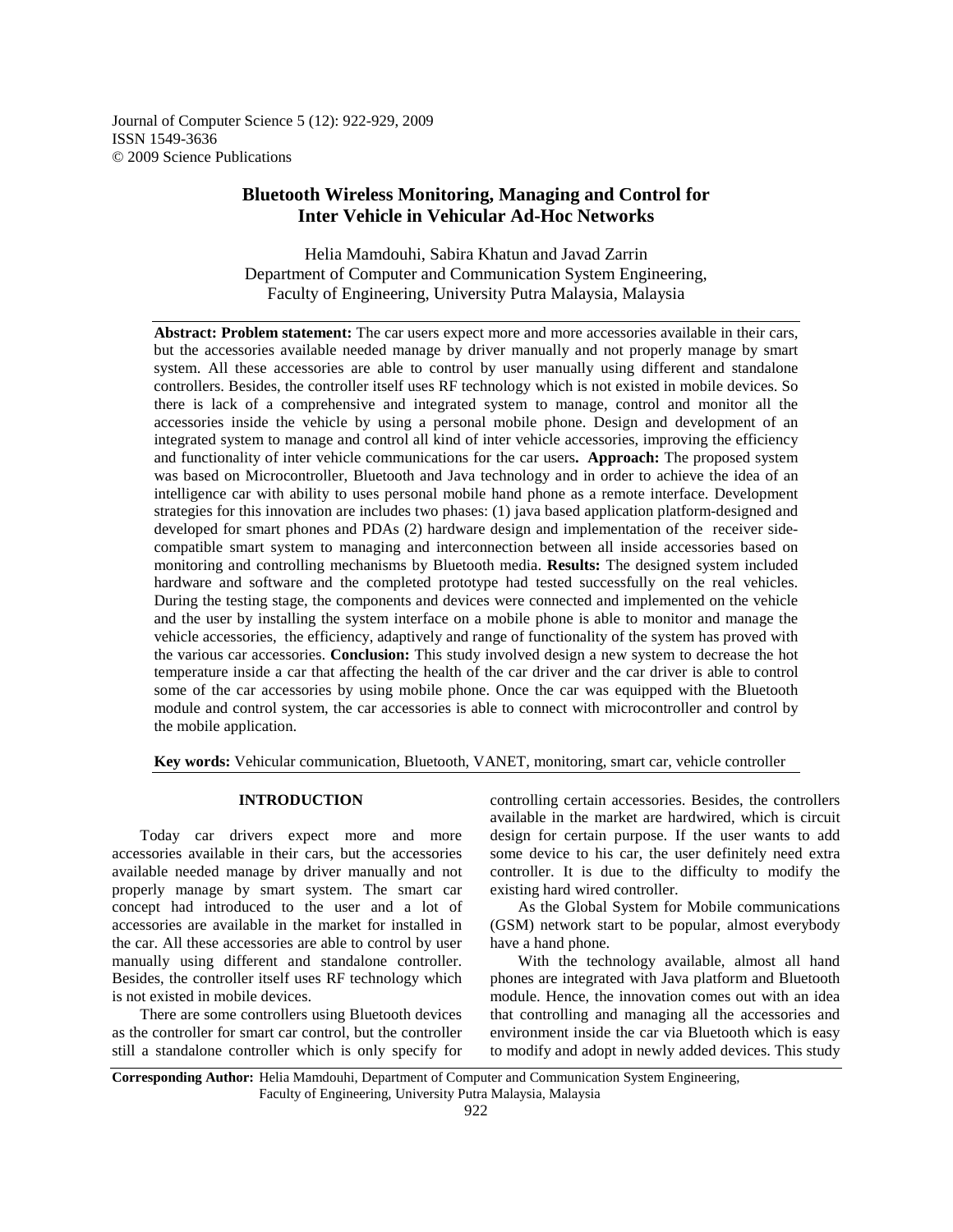used the java program which is run able at most of the mobile device with java platform and Bluetooth enabled.

 This system will be able to remote control some functions such as switch on or off lights, pull down or pull up the power window and turn on or off the air condition fan. In additional, this system will also be equipped with temperature sensor, air absorber and microcontroller, to make it automated. If the temperature is above a threshold temperature, the microcontroller will activate the air absorber to absorb the hot air from car to exterior and to maintain a comfortable temperature inside the car all the time. This system is a complement of the smart car idea where smart car is an automobile with some Artificial Intelligence (AI) functionality.

 As overview, a Bluetooth enabled hand phone will be the controller for the system after the hand phone had installed the java programs. The mobile phone is the transmitter where it will send the control command to the Bluetooth module located at the microcontroller. The microcontroller located in the car is the brain of the system and connected to air absorber, temperature sensor and power window. The Bluetooth is the medium for the system to communicate between microcontroller and mobile phone.

**Smart Car Concept:** A smart car is an automobile with artificial intelligence (or "AI") functionality. As automation technology has progressed, especially in the decades after the invention of the integrated circuit, more and more functions have been added to automobiles, relieving the driver of much of the mundane moment-to-moment decision making that may be regarded as having made driving tedious $^{[1]}$ .

 To accomplish all those functions which proposed in smart car concept, there are some common technologies must be included in the smart car. Those technologies needed to be included to enable the car to do some communication and computation. Those technologies included the wireless communication and computation technology. The various wireless technologies had been propose for smart car concept, there are long range communication (Wimax, GSM and 3G) and short range communication technologies which is Bluetooth and can be extended by using Mobile adhoc networks or Mesh networking<sup>[2]</sup>.

 Recent advances in vehicle electronics have led to a move toward fewer, more capable computer processors on a vehicle. A typical vehicle in the early 2000s would have between 20 and 100 individual networked microcontroller/Programmable logic controller modules with non-real-time operating

systems. The current trend is toward fewer, more costly microprocessor modules with hardware memory management and Real-Time Operating Systems<sup>[2]</sup>.

**Bluetooth:** Bluetooth was originally developed by mobile phone company Ericsson in 1994. Looking for a unique name for the technology, they settled on "Bluetooth" after a tenth century Viking king called Harald "Bluetooth" Blatand. During his reign, he united Denmark and Norway and was well known for his ability to help people communicate. Presumably, Ericsson's hope was that Bluetooth technology could do the same $^{[3]}$ .

 Bluetooth wireless technology is a short range radio communication system designed for communication of devices like mobile phones, PDAs, notebooks, PCs, printers and headsets. It should be cheap and low power consumption for easy implantation into mobile devices. First it should mainly replace cables, now this is forming complex system for communication which is able to create pico-networks not only based on packet data transfer (ACL) but also for voice services  $(SCO)^{[4]}$ .

 Bluetooth technology operates in the unlicensed Industrial, Scientific and Medical (ISM) band at 2.420- 2.485 GHz, using a spread spectrum, frequency hopping, full-duplex signal at a nominal rate of 1600 hops  $sec^{-1}$ . Bluetooth technology's Adaptive Frequency Hopping (AFH) capability was designed to reduce interference between wireless technologies sharing the 2.4 GHz spectrum. AFH works within the spectrum to take advantage of the available frequency. This is done by detecting other devices in the spectrum and avoiding the frequencies they are using. This adaptive hopping allows for more efficient transmission within the spectrum, providing users with greater performance even if using other technologies along with Bluetooth technology. The signal hops among 79 frequencies at 1 MHz intervals to give a high degree of interference immunity<sup>[4]</sup>.

 The Open Systems Interconnection (OSI) Reference Model was developed by the International Standard Organization (ISO). It presents a generic proto communications. The 'open systems' component refers to its suitability for wired or wireless network architecture. This standard is excessive in many respects, but it provides a good comparison to the Bluetooth Protocol stack. The heart of the Bluetooth specification is the Bluetooth protocol stack. By providing well layers of functionality, the Bluetooth specification ensures interoperability of Bluetooth devices and encourages adoption of Bluetooth technology<sup>[5,6]</sup>. The radio layer defines the requirement for a Bluetooth transceiver operating in the 2.4 GHz band.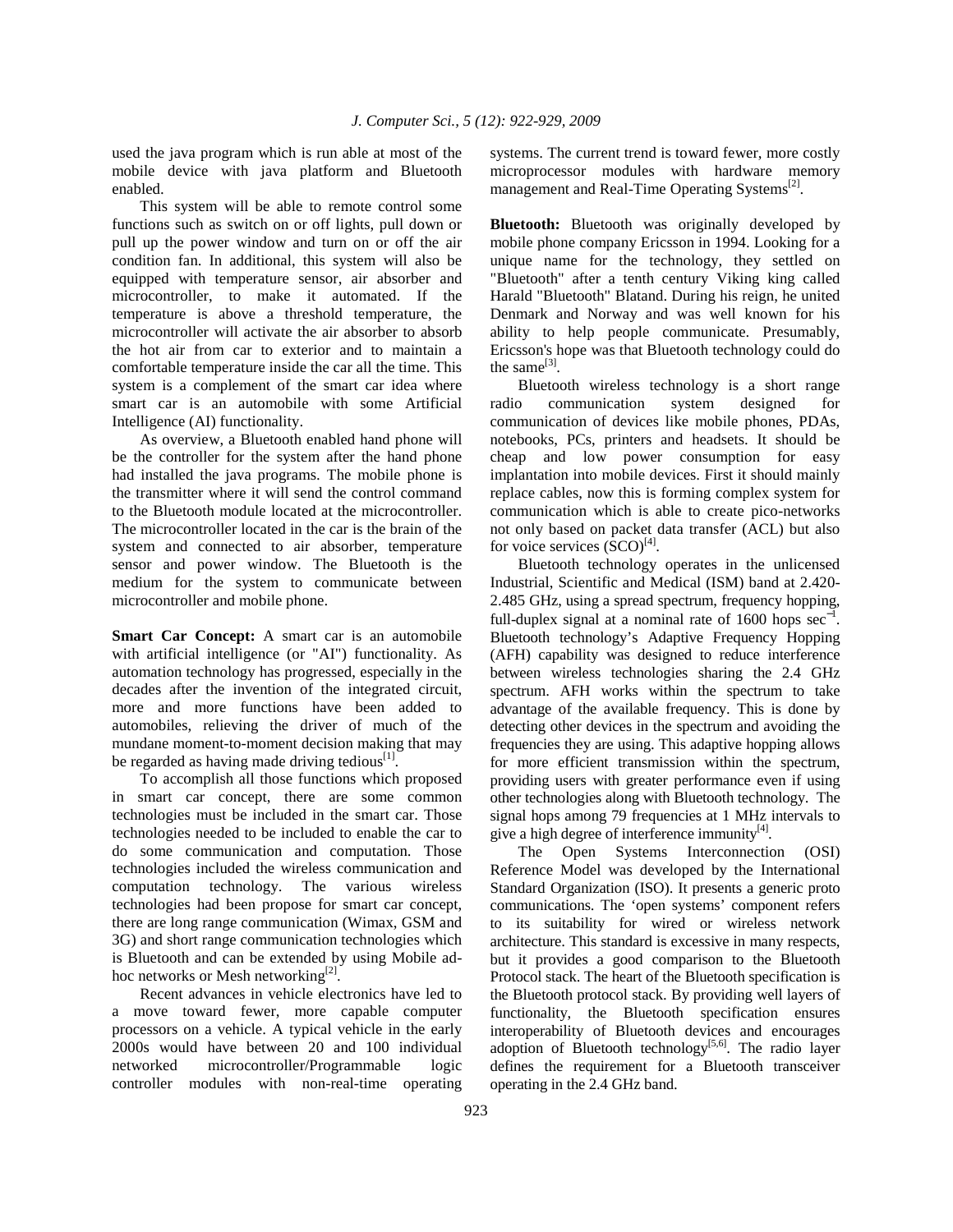

Fig. 1: Bluetooth protocol stack<sup>[7]</sup>

 Figure 1 shows the detail parts of the Bluetooth stack protocol. In this stack protocol the radio module also handles transmit power levels and receiver sensitivity levels $[8]$ . The Baseband splits the physical RF channel into slots using a Frequency Hopping, Time Division Duplex scheme. Two types of physical link exist at the Baseband level, Asynchronous Connectionless (ACL) and Synchronous Connection-Oriented (SCO). The ACL link guarantees delivery of data from the source to destination because data transfer applications cannot afford corrupt packets. Meanwhile, the SCO link provides a point-to-point circuit switched, unreliable data service. The SCO link carries voice and guarantees bandwidth rather than  $deliverv<sup>[8]</sup>$ . The Link Manager (LM) performs link setup, authentication and link management using control messages (PDU). The Baseband state machine is also controlled by the Link Manager Protocol (LMP). Exchanging appropriate PDU's between peer devices establishes the Baseband physical link. The Host Controller Interface (HCI) provides a command interface to the Baseband Link Controller and Link Manager and access to hardware status and control registers[9]. The HCI provides a command interface to the Baseband controller and Link Manager and access to hardware status and control registers. This interface provides a uniform method of accessing the Bluetooth baseband capabilities $^{[10]}$ . Logical Link Control and Adaptation Protocol (L2CAP) supports higher level protocol multiplexing, packet segmentation and reassembly and the conveying of quality of service information<sup>[3]</sup>. The RFCOMM protocol emulates a serial

cable over the L2CAP logical link established using Bluetooth.

| <b>OEM</b> | MIDP                    |
|------------|-------------------------|
| apps       | <b>I2ME APIs</b>        |
| OEM        | Configuration           |
| classes    | Java Virtual Machine    |
|            | <b>Operating System</b> |

Fig. 2: Layers of the J2ME architecture<sup>[18]</sup>

It follows the TS7.10 RS-232 standard used to describe serial communication. This protocol presents the most common application of Bluetooth as a replacement to serial cables<sup>[8]</sup>.

 Bluetooth devices have a unique 48-bit Bluetooth Device Address (BD\_ADDR) derived from the IEEE 802 standard. This address distinguishes devices during link establishment and synchronises their Baseband components during device discovery. The addresses also known as MAC addresses since it used for identify a unique device $^{[6]}$ . The Service Discovery Protocol (SDP) provides a means for applications to discover which services are provided by or available through a Bluetooth device. It also allows applications to determine the characteristics of those available services<sup>[3]</sup>.

**Java 2 Micro Edition:** J2ME is a reduced version of the Java API and Java Virtual Machine that is designed to operate within the small and limited resources available in the new breed of embedded computers and microcomputers<sup>[11]</sup>.

 J2ME architecture consists of layers located above the native operating system, collectively referred to as the Connected Limited Device Configuration (CLDC). The CLDC, which is installed on top of the operating system, forms the run-time environment for small computing devices. Figure 2 shows the J2ME architecture which comprises three software layers<sup>[11]</sup>.

 The first layer is the configuration layer that includes the Java Virtual Machine (JVM), which directly interacts with the native operating system. The configuration layer also handles interactions between the profile and the JVM. The second layer is the profile layer, which consists of the minimum set of Application Programming Interfaces (APIs) for the small computing device. The third layer is the Mobile Information Device Profile (MIDP). The MIDP layer contains Java APIs for user network connections, persistence storage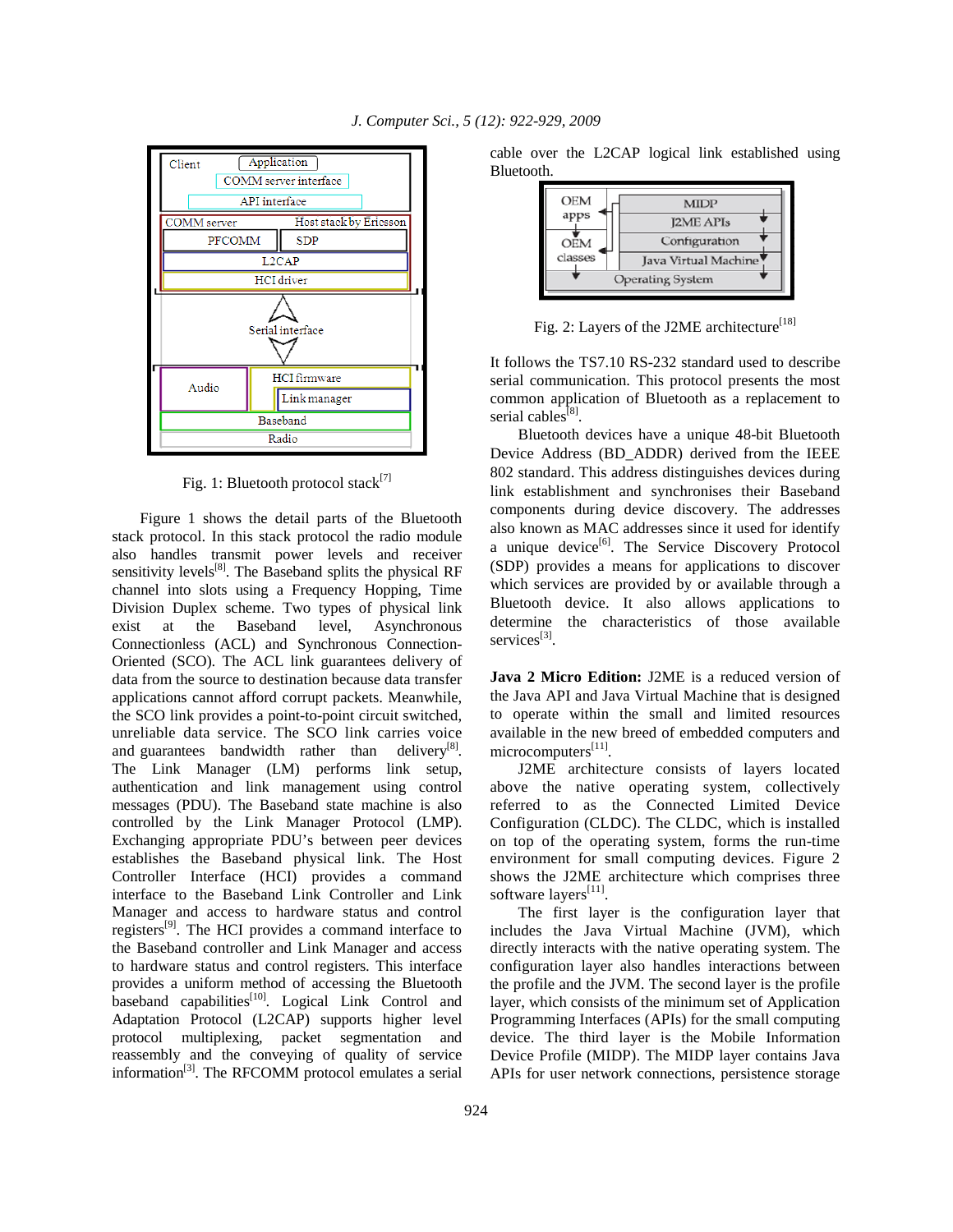and the user interface. It also has access to CLDC libraries and MIDP libraries.

 A MIDlet is a J2ME application designed to operate on an MIDP small computing device. A MIDlet is defined with at least a single class that is derived from the javax.microedition.midlet.MIDlet abstract class.

### **MATERIALS AND METHODS**

**Bluetooth API-JSR 82:** The Bluetooth API used in this study is Java Specification Request 82 (JSR 82). The JSR 82 is a specification that defines the optional package for Bluetooth wireless technology for J2ME. The goal of the specification is to define the architecture and the associated APIs required enabling an open, third party Bluetooth application development environment. The API is designed to operate on top of the Connected, Limited Device Configuration  $(CLDC)^{[12]}$ .

 There are 2 packages defined in JSR82 API and they are (1) javax.bluetooth and (2) javax.obex<sup>[12]</sup>. The first package includes the basic Bluetooth connection and management. The second package is the Object Exchange protocol which is used to transfer files<sup>[11]</sup>. The JSR 82 API is not applicable to all mobile phone, but it supported by 373 mobile phones from 12 vendors in the market.

**Security:** Security is the degree of protection against danger, loss and criminals. Individuals or actions that encroach upon the condition of protection are responsible for a "breach of security"<sup>[13]</sup>. The security has already become an important part in our live. We need to secure our belonging, assets, data and privacy. There are 3 mechanisms available in Bluetooth technologies. There are authentication, encryption and authorization.

 Authentication is the mechanism of verifying that a user is who they say they are by validating the user's credentials. Authorization is the function of specifying access rights to resources, which is related to information security and computer security in general and to access control in particular $[14]$ . Encryption is the process of changing data into a form that can be read only by the intended receiver. To decipher the message, the receiver of the encrypted data must have the proper decryption key (password) $^{[15]}$ .

**Hardware connection (Receiver):** Bluetooth module is powered with 3.3V. Thus, higher voltage will definitely damage the Bluetooth module while lower voltage will caused unstable operation. MAX 809 can be used to monitor the operating voltage and prevent operation in low voltage. The connection with the module is shown in the Fig. 3.

 The microcontroller is operating at 5V while Bluetooth module operates at 3.3V. The board should have voltage regulator for both device. Furthermore, voltage from microcontroller must not overload Bluetooth module. To prevent this, a voltage divider is required for UART connection as shown in Fig. 4.

**Microcontroller firmware (Receiver):** Figure 5 shows the firmware flow chart designed to receive command from mobile phone using Bluetooth module.

 Part (a) is the main function where the program start and it always in the looping. As the firmware stated, the firmware initialize all the hardware and resources. During initialization, the firmware will read Bluetooth MAC address and passkey from EEPROM of microcontroller. The data used to configure the Bluetooth module to allow only secure connection. After initializing, the state machine enters the command mode state. During this state, the microcontroller set to receive AT command from Bluetooth module.

 After the AT command received, the microcontroller process the AT command and decide which state to be.

 After the connection had been established, the state machine changes from the command mode to bypass mode which is shown part (b) in Fig. 5. In the Bypass mode, the microcontroller receives the control command from Bluetooth. As the control command received, the microcontroller interprets the command and generates a few number of control signal to the actuator. The actuator can be motor, fan, LED and airabsorber. The control algorithm is done by another partner in this study.

 Part (c) is the interrupt functions, where it will be invokes once there is one character store in UART receive buffer. The function will copy the received ASCII character into an AT Command array. After end of command, the Line feed ("enter") character received, it will set the AT command received flag to true if the Bluetooth not yet established a connection.



Fig. 3: Max 809 and KC-21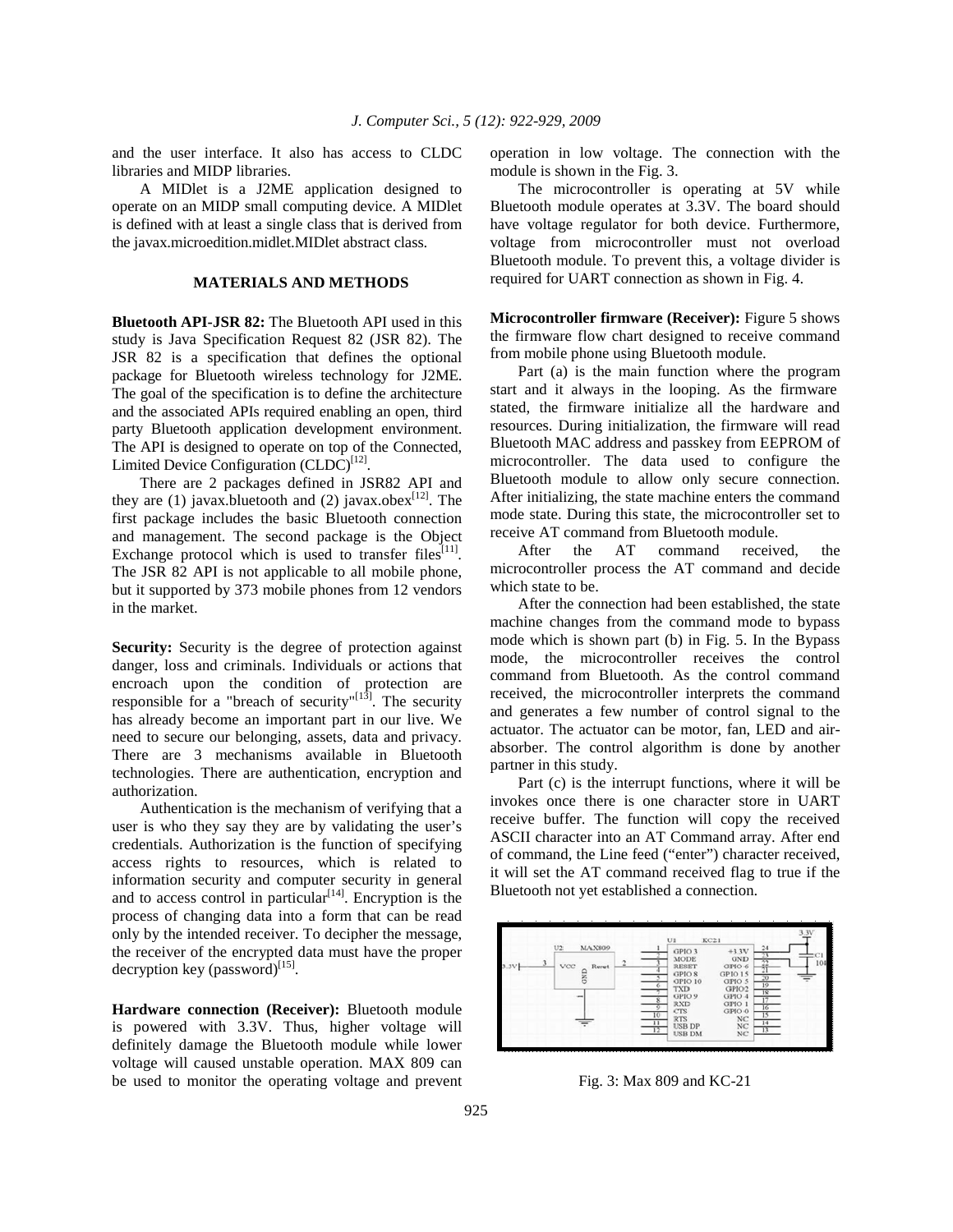*J. Computer Sci., 5 (12): 922-929, 2009* 



Fig. 4: Schematic of KC-21 with PIC16F877A



Fig. 5: Flow chart of the Bluetooth enabled receiver firmware design. (a): Command mode state (b): Bypass mode state (c): Interrupt function

The command mode state immediate starts its function to analyse the command. If the Bluetooth module already connected with the mobile phone, it will set the control command received flag to true after 6 characters have been received. The control command is then process by the control algorithm to generate control signal.

**Java Mobile Application (Transmitter):** When a controller or transmitter (client) needs to connect with the microcontroller (server), transmitter needs to start inquiry, once the inquiry completed, the user can select which device he wants to establish the connection. As the device selected, the code will continue to search for services available and get the connection string which is used to establish the connection.

 After the connection had been established, MIDlet program will guide user selects the command wanted to be send. When the user chooses to disconnect, the MIDlet will close the connection and back to main menu. The flow chart in Fig. 6 shows the main program flow.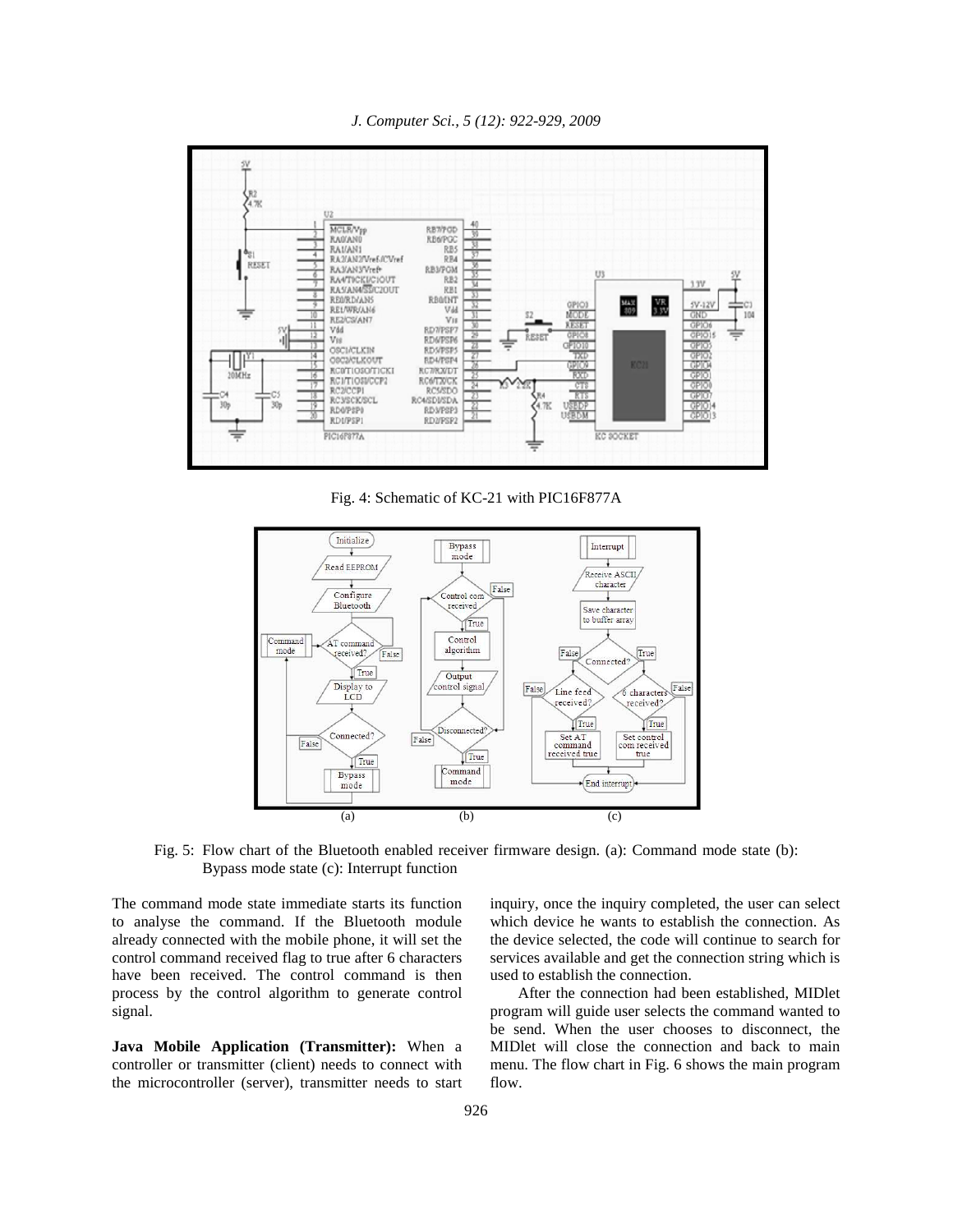

Fig. 6: Java MIDlet controller flow chart

| String url=                     |
|---------------------------------|
| serviceRecord.getConnectionURL  |
| (ServiceRecord.AUTHENTICATE NOE |
| NCRYPT, false);                 |

## Fig. 7: Connection string

 The Java APIs for Bluetooth supports secure client and server connections. There are 2 types of securities provided for client application there are authentication and encryption. The client need to connect to a secured server, the connection string get must set to secured type of the server. For this study, authentication is used at receiver, so the connection string get should use the code as shown in Fig. 7.

 By using this code, the connection to the server should perform the authentication with no encryption.

## **RESULTS**

**Microcontroller (Receiver):** The receiver will display any command received from Bluetooth link and display connected and disconnected message at display LCD. Once the mobile application successful connected to Bluetooth module at the receiver, the LCD will display a connected message. On the other hand, the disconnected message on the LCD screen, the message will be display if the mobile phone is out of range or disconnected from receiver by user.

 When the connection is up, the user is able to send the control command to the receiver. Once the command is received, the LCD screen will display the appropriate actions. All the control command received at receiver.

 During the testing stage, the components and devices are connected and testing on a bread board for easier modification and debugging. The bread board allow us to plug in and plug out the wire easily.



Fig. 8: Test circuits on breadboard



## Fig. 9: Prototype

Once the design is working fine, the circuit is then transfer to a donut board. For the donut board, all the components had soldered on the board. Figure 8 and 9 shows the testing circuit and completed prototype.

**Java Mobile Application (Transmitter):** Once the mobile phone starts the program, the main menu is shown and user is able to select the action listed. There are 2 actions available in the main menu which is shown in Fig. 10. When the start is selected, the system will start to search Bluetooth device available around. On the other hand, the properties action will show the properties of the Bluetooth embedded in mobile phone

 At the time Bluetooth is being connected, the user is prompted to key in passkey for secure link connection between mobile phone and microcontroller and this process is known as bonding the passkey authentication is only able to activate in real mobile after the bonding successful, the control command list is display on the screen. The control command list is shown in Fig. 10. The user is able to select the command and send to microcontroller.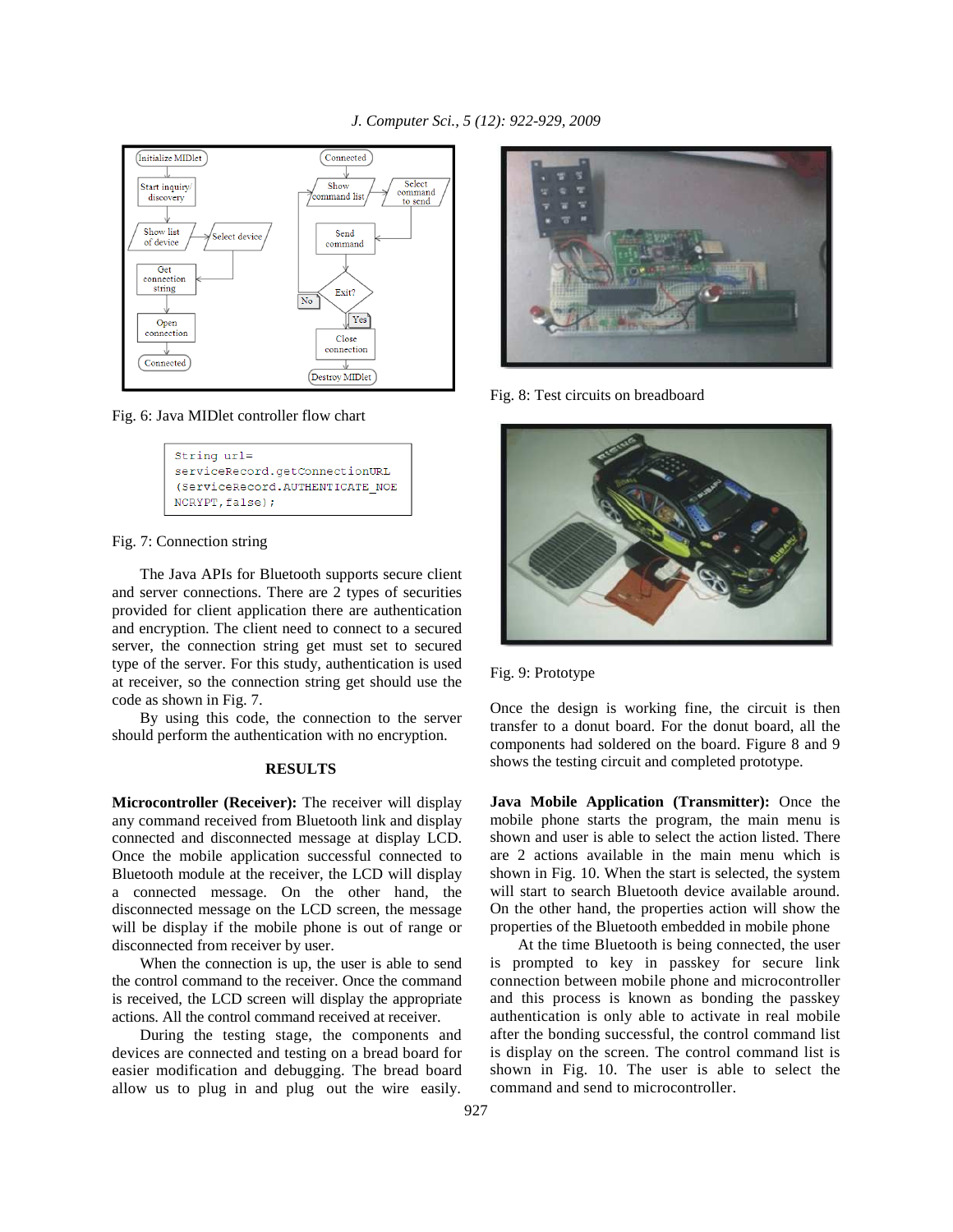

Fig. 10: Commands list

## **DISCUSSION**

**Firmware design and Bluetooth module:** The Bluetooth module selected is the main problem during the design the Bluetooth link. The Bluetooth module available in the market which is able to connect with microcontroller is very less. The Bluetooth module bought with higher price compare to other components in this study. If this study brings to commercialize, the cost for the Bluetooth module should able to reduce.

 At first, the character receive function is done inside program but there is some character missing randomly. This is because the structural program flow is time consuming, so sometimes the newly incoming character is replacing the old character in the buffer. So forth, the interrupt function must invoke, when a character receive in UART buffer of microcontroller. This is important to make sure all the character received and processed.

 Besides, the PIC 16F877A had defines 2 of the I/O port as the UART transmit and receive port with hardware support. There are PIN\_C6 as transmit and PIC\_C7 as receive. This knowledge is important, because without the hardware support, the UART interrupt function is unable to invoke and cannot working with highest baud rate (115200Baud).

 The string process in C is limited; the library "string.h" included in CCS C has a lot of limitation during process the array of character received. The processing of string required large amount of RAM of the microcontroller. Hence, the algorithm of store the string and compare them with the received command in limited memory PIC 16F877A is impossible for implementation. The failure of the algorithm is then replace by a new algorithm which copy each command to temporary variable for compare with the command

received. The memory used for the temporary variable will be release upon finish compared, so there will be sufficient memory by changing to the new algorithm.

**Java Programming and JSR 82:** The Java application development is designed and simulated using Java Wireless Toolkit, the entire program working fine, but a lot of bugs found during implement into a real mobile phone. The sending message function is working well during the simulation, but the receiver is unable to receive the command sent. It is because in the real implementation on hardware there is some delay exist due to hardware delay which is non significant during simulation. Hence, the mobile application was design to halt for a while before proceed to next instruction just after sending command.

 Different mobile phone has different processing speed and has compatibility problems. The Java application was initially tested using Motorola L7. Since it is working fine, hence the application is further improves to have some image icon for a better appearance. The program is then not working well afterward, but the same program has working well after implemented on Sony Ericson Z610i.

 Programming in Bluetooth basically needs the fundamental knowledge of the technology itself. This is shown in the implementation of different languages and APIs involved in developing the software. At the initial stage the software was planned to make all Bluetooth devices compatible but it is almost impossible due to different manufacturers have their own driver defined for their hardware.

 The JSR 82 Bluetooth library provided by Sun Microsystems is the generic library that support by most of the mobile phone, but there is some of the mobile phone is not compatible with the library. The complete list of JSR 82 compliant mobile phone is attached as appendix B. Since, it is free and support most of the mobile phone, so it is chosen as the design and development library. The mobile phone that does not compliant with JSR 82, because there vendors have their own library which is compatible with their Bluetooth stack.

 Even though the mobile phone is not compatible with the JSR 82, the java application developed in this study is able to convert it to compatible library because the flow of program will be the same.

#### **CONCLUSION**

 This study involves design a new system to decrease the hot temperature inside a car that affecting the health of the car driver and the car driver is able to